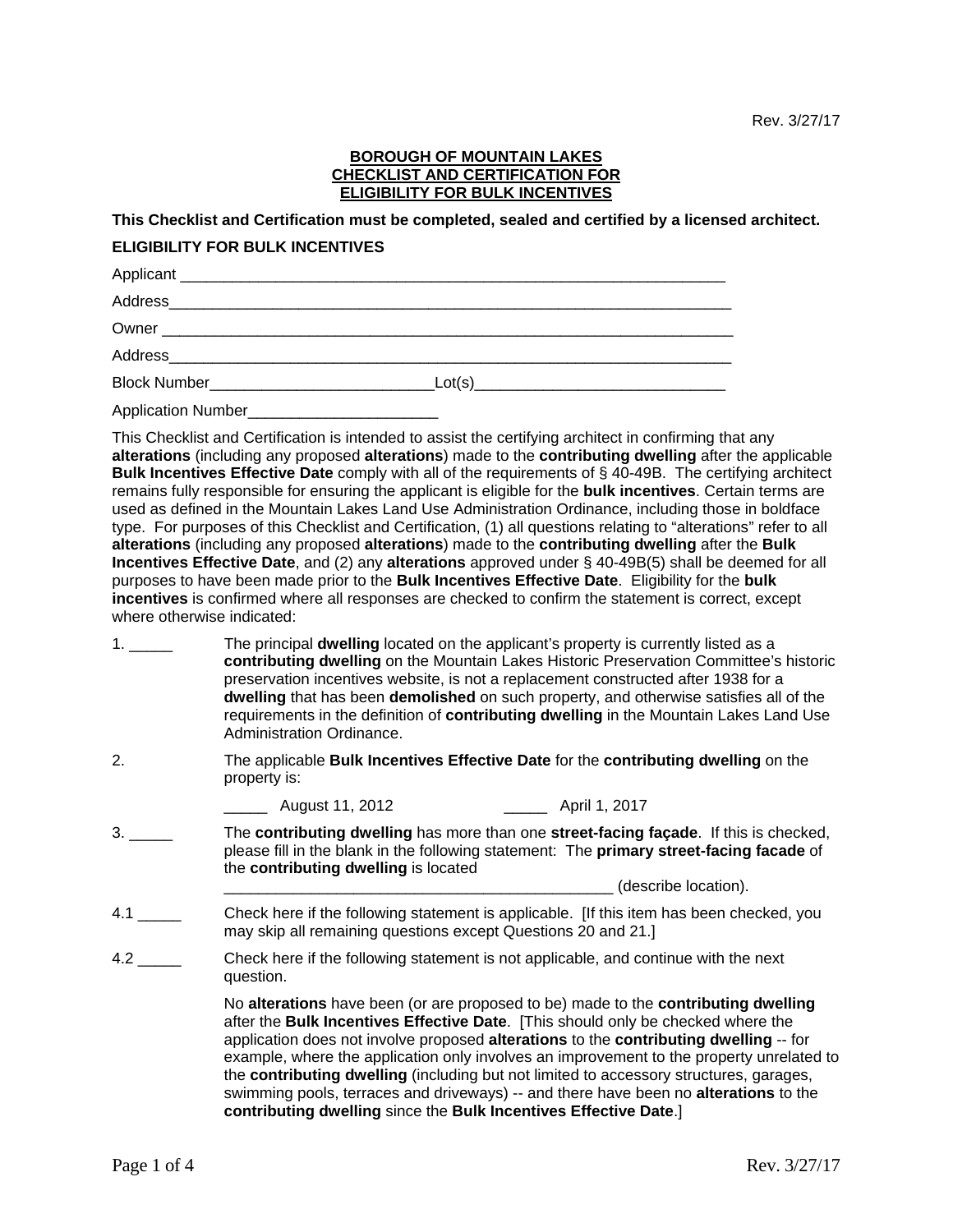- 5.1 \_\_\_\_\_ Check here if the following statement is applicable. [If this item has been checked, you may skip Questions 6 through 9 and continue with Question 10 below.]
- 5.2 \_\_\_\_\_ Check here if the following statement is not applicable, and continue with the following questions.

No **alterations** have been (or are proposed to be) made to any **street-facing facade** of the **contributing dwelling** (including side additions or enclosures or extensions of side porches) after the **Bulk Incentives Effective Date**.

- 6. \_\_\_\_\_ The **alterations** to any **street-facing facade** are **compatible** with the **existing** or **original structure**. (§ 40-49B(1))
- 7. \_\_\_\_\_ The proportion between the width and height of the **alterations** is **compatible** with the **primary street-facing facade** of the **existing** or **original structure**. (§ 40-49B(1)(a))
- 8. \_\_\_\_\_ The proportions and relationships between doors and windows in the **primary streetfacing facade** are **compatible** with the **existing** or **original structure**. (§ 40-49B(1)(b))
- 9. \_\_\_\_\_ (If the following is applicable, check here and confirm below that one of the requirements below applies. If not applicable, please write "NA.")

The **alterations** include side additions to the **primary street-facing facade**.

- 9.1 \_\_\_\_\_ Any **alterations** consisting of side additions to the **primary street-facing facade** have a minimum setback of 12 inches from the plane of the **existing primary street-facing facade**, and any associated roofline will have a minimum setback of 12 inches from the **existing** roof line. (§ 40- 49B(1)(c))
- 9.2 \_\_\_\_\_\_ (If the following is applicable, check here and confirm below that one of the requirements below applies. If not applicable, please write "NA.")

There was, on the **Bulk Incentives Effective Date**, an **existing** side addition or side porch to the **primary street-facing facade** (§ 40- 49B(1)(d)):

- 9.2.1 \_\_\_\_\_ an open-air porch that existed on the **Bulk Incentives Effective Date** and does not comply with the 12-inch setback requirement has been (or will be) enclosed within the **existing** plane of the porch, and overall bulk requirements will be complied with. (§ 40-49B(1)(d)[1])
- 9.2.2 \_\_\_\_\_ a side addition that existed on the **Bulk Incentives Effective Date** and does not comply with the 12-inch setback requirement has been (or will be) extended no more than a further five feet to the side of the same plane as the **existing** side addition, and overall bulk requirements will be complied with. (§ 40-49B(1)(d)[2])
- 10. \_\_\_\_\_ The height of the **alterations** is **compatible** with the **existing structure**. (§ 40-49B(2))
- 11. \_\_\_\_\_ The design of the roof and any dormers will be **compatible** with the **existing** roof and dormers. (§ 40-49B(2))
- 12. \_\_\_\_\_ The **alterations** preserve the **existing** or **original** roof ridge, roof pitch and overhangs of the **existing** or **original structure**. (§ 40-49B(2))
- 13. \_\_\_\_\_ (If the following is applicable, check here and confirm that the requirement below applies. If not applicable, please write "NA.")

**Alterations** include new or altered dormers.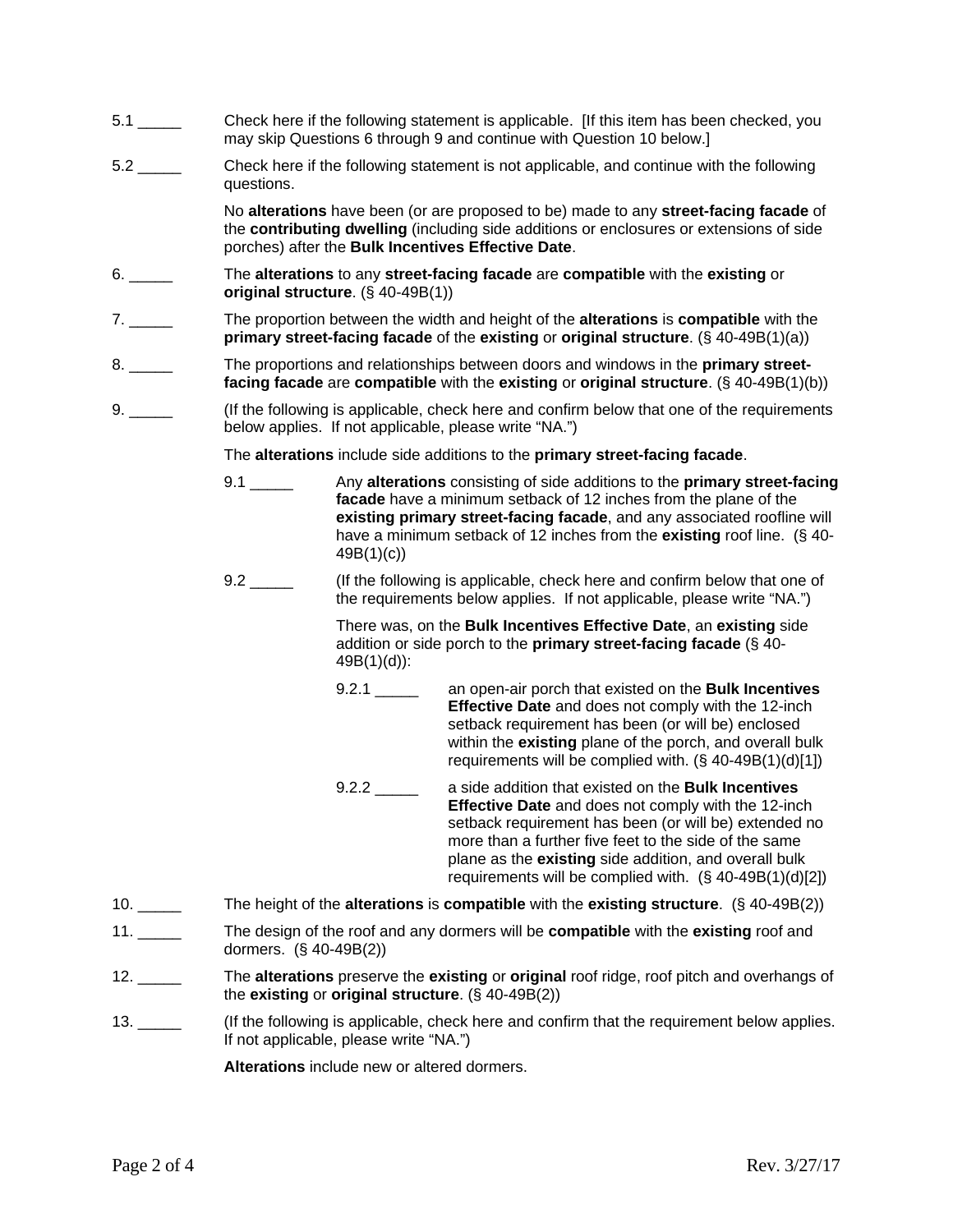- 13.1 \_\_\_\_\_ Any new or altered dormers are **compatible** with the typical styles of dormers associated with the **original structure**. (§ 40-49B(2))
- 14. \_\_\_\_\_ Architectural details and materials are incorporated as necessary to relate the new with the old and to preserve and enhance the character-defining features of the **existing** or **original structure**. (§ 40-49B(3))
- 15. \_\_\_\_\_ (If the following is applicable, check here and confirm that the requirement below applies. If not applicable, please write "NA.")

Windows will be **replaced** or have been **replaced** since the **Bulk Incentives Effective Date**.

- 15.1 \_\_\_\_\_ The **replacement** windows contain real or simulated divided lights, grille patterns, sizes and shapes that are **compatible** with the typical styles of windows associated with the **original structure** and otherwise comply with the requirements of this subparagraph (3). (§ 40-49B(3))
- 16. \_\_\_\_\_ After completion of the **alterations**, 100% of the **existing primary street-facing facade** width and height is retained intact consistent with the other requirements of this Checklist and Certification. (§ 40-49B(4)(a))
- 17. \_\_\_\_\_ After completion of the **alterations**, at least 75% of the floor area of the **original structure** as it existed on December 31, 1938 remains. (Interior renovations and any **restoration** to match the **original** will not be deducted in determining compliance with the 75% requirement.) (§ 40-49B(4)(b))
- 18. \_\_\_\_\_ I have read and am familiar with the publication entitled, "Historic Mountain Lakes Restoration and Renovation Handbook." (Available on the Mountain Lakes Historic Preservation Committee website, or upon written request to the Mountain Lakes Historic Preservation Committee.)
- 19. \_\_\_\_\_ To the best my knowledge, any **alterations** to the **contributing dwelling** that were performed after the **Bulk Incentives Effective Date** and prior to the date of this Checklist and Certification, together with any proposed **alterations** (in each case excluding **alterations** that are deemed to have been made prior to the **Bulk Incentives Effective Date** pursuant to an approval granted under § 40-49B(5)), fully comply with the requirements of § 40-49B.

## MUST BE COMPLETED FOR ALL CERTIFICATIONS:

- 20. \_\_\_\_\_ I have printed and submitted with each copy of this application (1) true and correct color copies of photographs of the **contributing dwelling** located on the property that are currently available on the Mountain Lakes Historic Preservation Committee's historic preservation incentives website representing the condition of the property as of the **Bulk Incentives Effective Date**, and (2) color copies of photographs of the **contributing dwelling** located on the property that accurately represent corresponding views of the **contributing dwelling** as of the date of this certification.
- 21. \_\_\_\_\_ I have caused to be delivered to the Mountain Lakes Historic Preservation Committee, in care of the Mountain Lakes Borough Hall, at least one additional complete copy of the applicant's application, including this Checklist and Certification and the photographs required under Question 20.

| Print Name:         |  |
|---------------------|--|
| License #: www.com/ |  |
| Date:               |  |